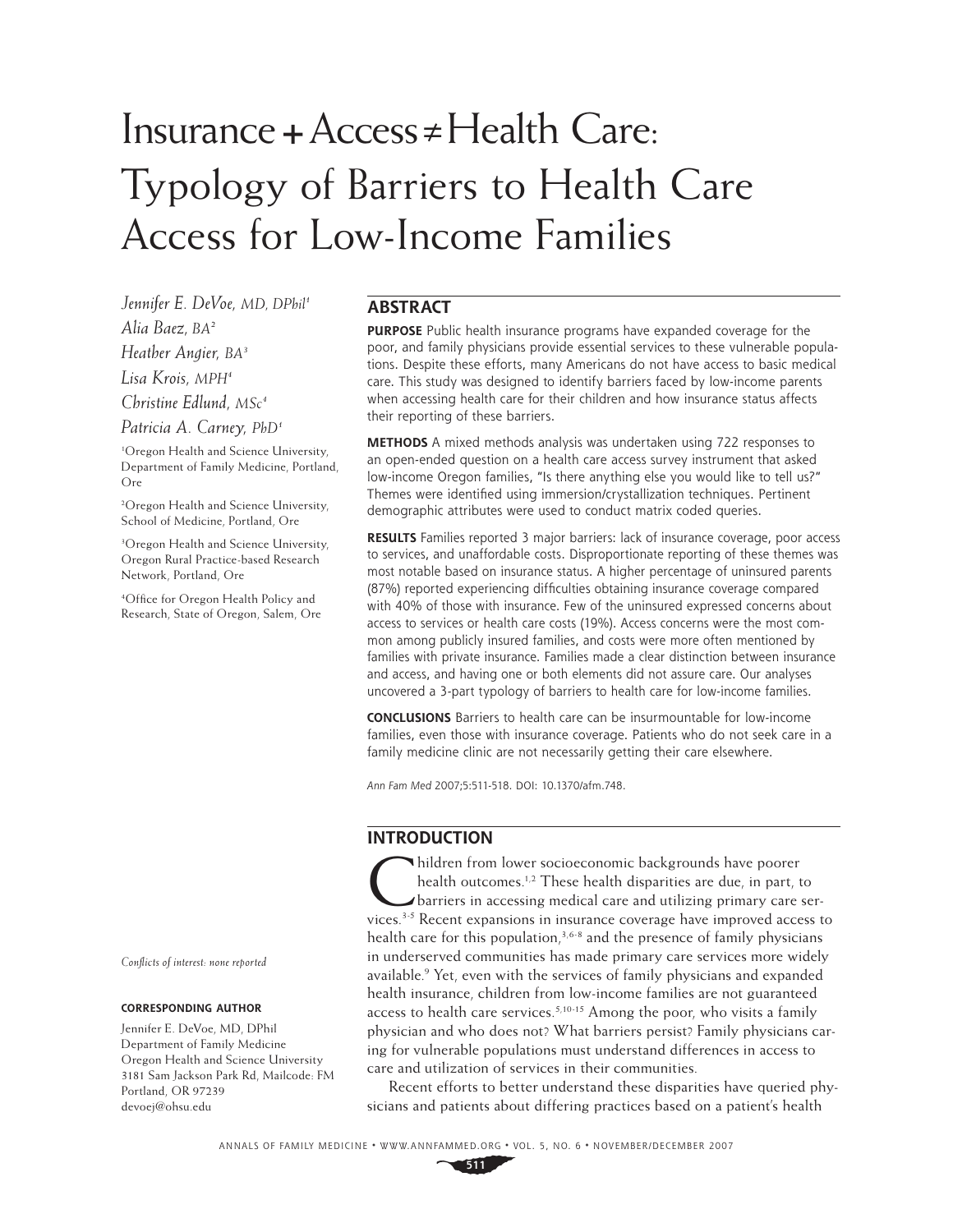insurance status and type of insurance.12-14,16 Other analyses have used vital statistics and Medicaid data to study utilization and coverage patterns.<sup>6,17</sup> Secondary analyses of administrative data are often several steps removed from the real-life experiences of vulnerable families, and studies conducted in physicians' offices miss the invisible families who are unable to visit health care facilities. To our knowledge, limited information has been collected directly from families living in poverty about factors affecting access to medical care and how insurance status affects their situations. This study was designed to add richness and depth to the current research by directly capturing the experiences of low-income families as they navigate the health care system and to determine how insurance coverage affects their concerns.

In collaboration with state policy makers, we designed a cross-sectional survey to collect statewide primary data. More than 25% of the survey respondents provided additional written comments to a concluding open-ended survey question that asked, "Is there anything else you would like to tell us?" We report findings from a mixed methods analysis of this subset of respondents.

## **METHODS**

### **Study Population and Data Collection**

The study population included all Oregon families enrolled in the federal food stamp program at the end of January 2005 with children who were also presumed eligible for publicly funded health insurance. Both programs require a household income of less than 185% of the federal poverty level and proof of the child's US citizenship. A random sample of families was drawn with purposeful oversampling to ensure adequate representation from rural areas and uninsured families. More details about this sampling procedure are reported elsewhere.18

The return-mail survey questionnaire was developed to allow parents the opportunity to report about various health-related issues for 1 randomly selected focal child. Survey questions were grouped into 4 major sections: child's health insurance status, child's access to various health care services, child's demographic information, and family information (primarily demographics and parental insurance information). The questionnaire contained 62 questions with multiple-choice response options, and 1 final open-ended question that asked, "Is there anything else you would like to tell us?" These responses were used for our mixed methods analysis.

 For validity testing of the self-administered questionnaire, cognitive interviews were conducted during a pilot test phase with a small sample of low-income parents that were representative of the study population. Surveys were translated into Spanish and Russian (the 2 most common non-English languages among this population), and then independently back-translated to ensure fidelity of translation. The questionnaire was written at a fifth-grade reading level. All aspects of the study protocol were approved by the Oregon Health and Science University Institutional Review Board (OHSU eIRB# 1717).

#### **Analysis**

We confirmed that our subsample of respondents to the open-ended question had demographic characteristics that were similar to those of all survey respondents and to the total eligible survey population. We also conducted bivariate and multivariate analyses to confirm that the experiences of our subsample in accessing care were similar to previous reports about the strong association between insurance status and different utilization of primary care services.3,5,8 Covariates were selected based on the conceptual model of Aday and Andersen and the work of others on predictors of access to care.8,19,20 These analyses were conducted using SPSS 14.0 software (SPSS Inc, Chicago, Illinois) with the complex samples module to account for the complex survey design and to ensure proper weighting back to the Oregon food stamp population.

After the preliminary quantitative review, our qualitative analysis team began the process of identifying major themes. The team included a family physician researcher (J.E.D.) and a health services investigator skilled in quantitative and qualitative research (P.A.C.). For further diversity in analysis, we included a medical student jointly enrolled in a public health master's program (A.B.) and a research associate from our rural practice-based research network (H.A.). Feedback throughout the process was also received from 2 authors with expertise in evidence-based state policy development and implementation (L.K. and C.E.).

Each team member independently read all written comments and grouped them into categories. We then met to discuss the items and agree upon a common cataloguing of themes. Once consensus was reached, we organized the categories into a codebook of tree nodes using NVivo qualitative software 7.0.<sup>21</sup> Tree nodes are used to represent categories that are catalogued in a hierarchical structure, moving from a general category at the top (parent nodes) to more specific categories (child nodes). We repeated our individual reviews with codebook guidance and met regularly to conduct a series of immersion/crystallization cycles.<sup>22</sup> During these meetings, specific categories were grouped into more general categories, and the codebook of tree

**512**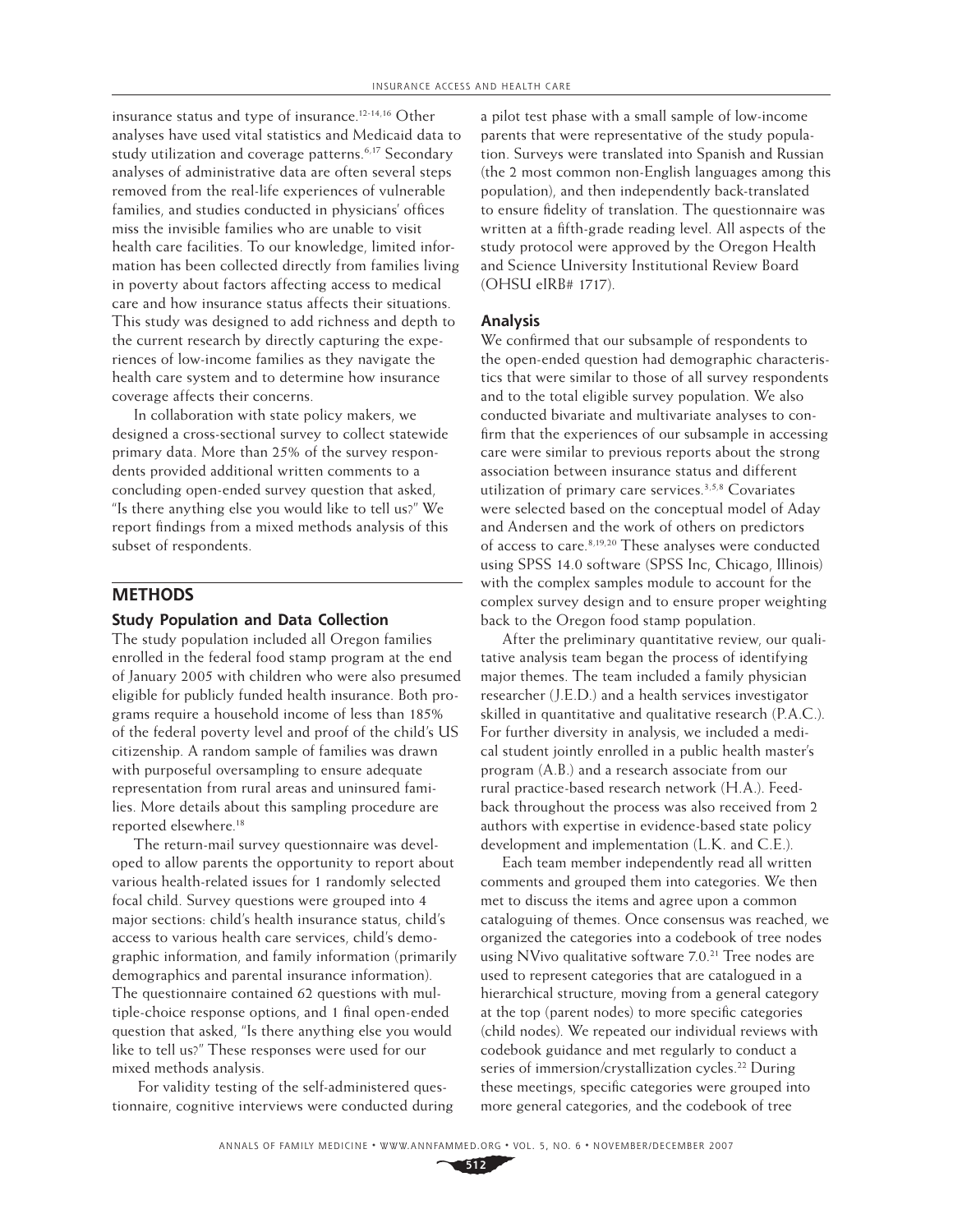nodes was revised to reflect the multiple interpretations of all team members. The use of NVivo also facilitated line-by-line coding of each text entry for further review. These findings confirm that the low-income families in our subsample had utilization patterns based on insurance status similar to those previously reported.<sup>23</sup> The

After multiple reviews of all 722 responses to the open-ended survey question, we had reached saturation on 3 dominant themes, each with several subthemes.

For further in-depth analysis to determine whether experiences with each of these themes varied among subgroups, we imported several pertinent demographic attributes from the SPSS data set into NVivo and conducted univariate matrix-coded queries. The quantitative variables used in the matrix coding queries were chosen for 1 of 2 reasons: (1) relevance to the themes (measures of insurance status, access to and utilization of health care services); and (2) demographic predictors of access to care (age, ethnicity, and household income).

## **RESULTS**

# **Demographics and Different Patterns of Utilization**

Completed questionnaires were received from 2,681 of 8,636 (31%) eligible households. Among the survey respondents, a subsample of 722 wrote responses to the open-ended question, "Is there anything else you would like to tell us?" Although this subsample was demographically similar to the overall study population, it had a slightly higher percentage of uninsured children, uninsured parents, and children with a gap in coverage, when compared with all survey respondents (Table 1).

Among this group, after adjusting for age, race/ethnicity, parental insurance status, region of residence, and household income, children with health insurance (private or public) were more likely to have a usual source of care and to have seen a doctor in the past year (Table 2).

**Table 1. Comparison of Respondent Characteristics to Overall Sample Population**

| Demographic<br>Characteristic                               | Overall<br>Random<br>Sample<br>$(n = 10, 175)$<br>No. $(%)^*$ | Eligible<br>Survey<br>Population<br>$(n = 8,636)$<br>No. (%)* | Survey<br>Respondents<br>$(n = 2,681)$<br>No. (%)* | Respondents<br>To Open-<br><b>Ended Survey</b><br>Question<br>$(n = 722)$<br>$\%*$ |
|-------------------------------------------------------------|---------------------------------------------------------------|---------------------------------------------------------------|----------------------------------------------------|------------------------------------------------------------------------------------|
| Race/ethnicity <sup>†</sup>                                 |                                                               |                                                               |                                                    |                                                                                    |
| White                                                       | 7,528 (74.0)                                                  | 6,369 (73.7)                                                  | 2,026 (75.6)                                       | 76.7                                                                               |
| Black                                                       | 270 (2.7)                                                     | 218 (2.5)                                                     | 50 (1.9)                                           | 0.7                                                                                |
| Hispanic                                                    | 1,864 (18.3)                                                  | 1,600 (18.5)                                                  | 475 (17.7)                                         | 19.3                                                                               |
| Asian                                                       | 110(1.1)                                                      | 95 (1.1)                                                      | 31(1.2)                                            | 0.6                                                                                |
| American Indian                                             | 324 (3.2)                                                     | 286 (3.3)                                                     | 74 (2.8)                                           | 2.4                                                                                |
| Pacific Islander                                            | 13(0.1)                                                       | 12(0.1)                                                       | 6(0.2)                                             | 0.3                                                                                |
| Other/unknown                                               | 47 (0.7)                                                      | 40 (0.7)                                                      | 16(0.7)                                            | 0.1                                                                                |
| Sex, child                                                  |                                                               |                                                               |                                                    |                                                                                    |
| Female                                                      | 4,983 (49.0)                                                  | 4,227 (48.9)                                                  | 1,295 (48.3)                                       | 44.5                                                                               |
| Male                                                        | 5,192 (51.0)                                                  | 4,409 (51.1)                                                  | 1,386 (51.7)                                       | 55.5                                                                               |
| Age                                                         |                                                               |                                                               |                                                    |                                                                                    |
| 1-4 years                                                   | 2,728 (26.8)                                                  | 2,259 (26.2)                                                  | 687 (25.6)                                         | 24.5                                                                               |
| 5-9 years                                                   | 2,943 (28.9)                                                  | 2,495 (28.9)                                                  | 811 (30.2)                                         | 27.6                                                                               |
| $10-14$ years                                               | 2,520 (24.8)                                                  | 2,192 (25.4)                                                  | 707 (26.4)                                         | 27.8                                                                               |
| $\geq$ 15 years                                             | 1,984 (19.5)                                                  | 1,690 (19.6)                                                  | 476 (17.8)                                         | 20.1                                                                               |
| Region                                                      |                                                               |                                                               |                                                    |                                                                                    |
| Northwest Coastal                                           | 1,685 (16.6)                                                  | 1,459 (16.9)                                                  | 504 (18.8)                                         | 19.3                                                                               |
| Portland area                                               | 1,702 (16.7)                                                  | 1,387 (16.1)                                                  | 417 (15.6)                                         | 15.2                                                                               |
| Central Western                                             | 1,701 (16.7)                                                  | 1,448 (16.8)                                                  | 427 (15.9)                                         | 16.3                                                                               |
| Southwest Coastal                                           | 1,696 (16.7)                                                  | 1,462 (16.9)                                                  | 435 (16.2)                                         | 16.2                                                                               |
| North Central,<br>Columbia Gorge                            | 1,695 (16.7)                                                  | 1,422 (16.5)                                                  | 409 (15.3)                                         | 14.7                                                                               |
| Southern and<br>Eastern                                     | 1,696 (16.7)                                                  | 1,461 (16.9)                                                  | 489 (18.2)                                         | 18.3                                                                               |
| Monthly income                                              |                                                               |                                                               |                                                    |                                                                                    |
| $<$ \$500                                                   | 3,109 (30.6)                                                  | 2,589 (30.0)                                                  | 770 (28.7)                                         | 27.4                                                                               |
| \$501-\$1,000                                               | 2,628 (25.8)                                                  | 2,221 (25.7)                                                  | 711 (26.5)                                         | 27.3                                                                               |
| \$1001-\$1,500                                              | 1,976 (19.4)                                                  | 1,666 (19.3)                                                  | 487 (18.2)                                         | 17.6                                                                               |
| \$1501-\$2,000                                              | 1,434 (14.1)                                                  | 1,249 (14.5)                                                  | 412 (15.4)                                         | 17.5                                                                               |
| $>$ \$2000                                                  | 1,028 (10.1)                                                  | 911 (10.5)                                                    | 301 (11.2)                                         | 10.2                                                                               |
| Current enrollment in program sponsored by OMAP             |                                                               |                                                               |                                                    |                                                                                    |
| At least 1 child<br>enrolled in OMAP                        | 5,087 (50.0)                                                  | 4,346 (50.3)                                                  | 1,471 (54.9)                                       | 54.0                                                                               |
| No child enrolled<br>in OMAP                                | 5,088 (50.0)                                                  | 4,290 (49.7)                                                  | 1,210 (45.1)                                       | 46.0                                                                               |
| Insurance status <sup>#</sup>                               |                                                               |                                                               |                                                    |                                                                                    |
| Child uninsured                                             | ΝA                                                            | <b>NA</b>                                                     | 16.8                                               | 19.0                                                                               |
| Child had gap in<br>insurance coverage<br>in past 12 months | ΝA                                                            | <b>NA</b>                                                     | 34.8                                               | 39.0                                                                               |
| Parent uninsured                                            | ΝA                                                            | <b>NA</b>                                                     | 35.8                                               | 37.7                                                                               |

 $NA = not available; OMAP = Office for Medical Assistance Programs.$ 

\* All percentages are unweighted.

† Race and ethnicity are combined into 1 variable in this table because the administrative data available to us had only 1 combined variable.

‡ Insurance status was based on self-report and not included in the administrative data, so it was only known for respondents to the survey.

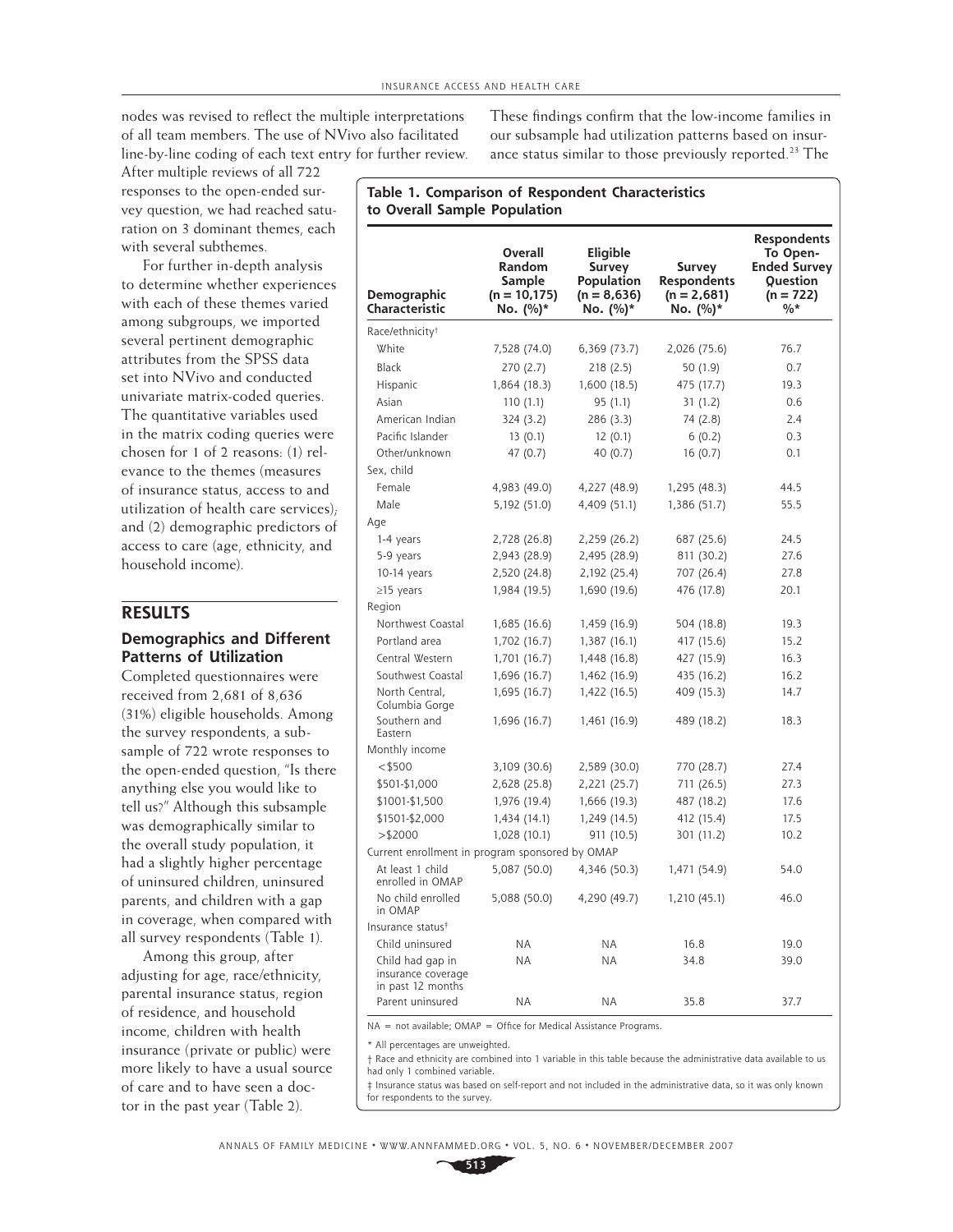associations between parental insurance status and children's utilization of primary care services were not significant after adjusting for children's insurance status.

# **Dominant Themes and Different Patterns of Experience**

In the qualitative analysis, 3 major themes emerged as factors affecting access to and utilization of health care services for children. First and most commonly reported, parents were concerned about getting and keeping health insurance coverage for themselves and their children. Parents repeatedly stated that they need insurance coverage not only for their children, but also for themselves so that they can be healthy enough to care for their children. They also expressed frustrations about not being able to meet all the restrictive criteria for continuous Medicaid enrollment. Second, gaining access to services and finding providers was a big challenge. Parents described feeling unwelcome at medical practices and traveling long distances to seek care. Finally, unmet health care needs were attributed to the high costs of medical care (Table 3). These responses largely focused on unaffordable private insurance premiums and a hesitancy to seek care because of the high deductibles and co-payments.

Among several demographic characteristics and other family circumstances, insurance status was the factor associated with the most disparate reporting of the 3 themes (Table 4). More than 87% of uninsured parents commented on difficulties obtaining insurance coverage compared with approximately 40% of those who were insured. Only 14% of parents with uninsured children wrote about access concerns in their responses to the open-ended question, whereas more than 25%

with publicly insured children and 20% with privately insured children were concerned about access to health care services. More than 30% of privately insured parents and those whose children had private coverage mentioned costs compared with less than 20% in the other insurance groups (Table 4). In summary, obtaining and maintaining insurance was the most important theme among all families. Comparing families in all insurance groups, insurance coverage issues were more often reported by families with uninsured parents or uninsured children. Access concerns were mentioned most often among those with public health insurance, whereas privately insured families more commonly mentioned unaffordable medical costs.

The disproportionate reporting of themes based on insurance status illustrates different patterns of experience among this population of low-income families. Parents made clear distinctions between insurance and access, and there appeared to be a hierarchical order for obtaining both. Insurance coverage was the primary concern; access and costs were secondary. Families without insurance were most focused on obtaining insurance and tended not to write as much about access or cost. Families with insurance were worried about whether they could use the insurance. These access concerns had 2 major subthemes: clinician acceptance of insurance and insurance coverage of services at a level that makes them affordable. Cost was less a concern to this group because without access, the service was unobtainable. For example, as shown in Table 4, a smaller percentage of parents with children who had not visited the doctor in the past year reported cost concerns. For those with access, cost played an important role. Although there is a hierarchical order to the

|    | themes, all 3 themes—insurance,     |
|----|-------------------------------------|
| ŕ. | access, and cost—are interrelated.  |
|    | Families can achieve both emo-      |
|    | tional and financial security when  |
|    | all 3 are balanced. If insurance    |
|    | coverage is unstable, access and    |
|    | cost are also jeopardized. Alter-   |
|    | natively, once insurance is solidly |
|    | in place, it still takes continued  |
|    | effort to achieve optimal access at |
|    | an affordable cost.                 |
|    |                                     |

# **DISCUSSION**

These study findings are in agreement with previous findings about the importance of stable insurance coverage for the entire family in gaining access to care.<sup>24-34</sup> Our study advances

|                                             | Child Has Usual<br>Source of Care |                    | <b>Child Had Doctor</b><br>Visit in Past Year |                   |
|---------------------------------------------|-----------------------------------|--------------------|-----------------------------------------------|-------------------|
| Insurance<br>Weighted<br><b>Status</b><br>% |                                   | AOR*<br>(95% CI)   | Weighted<br>%                                 | AOR*<br>(95% CI)  |
| Child's insurance<br>status                 |                                   |                    |                                               |                   |
| Private                                     | 96.8 <sup>†</sup>                 | 10.72 (3.30-34.89) | 90.2 <sup>†</sup>                             | 5.04 (1.71-14.85) |
| Public                                      | 90.4 <sup>†</sup>                 | 5.35 (2.21-12.97)  | $89.2$ <sup>+</sup>                           | 4.82 (1.98-11.76) |
| Uninsured                                   | 58.9                              | 1.00               | 56.6                                          | 1.00              |
| Parent's insurance<br>status                |                                   |                    |                                               |                   |
| Private                                     | $92.8^+$                          | 1.58 (0.57-4.40)   | 87.6 <sup>‡</sup>                             | 1.50 (0.53-4.19)  |
| Public                                      | 90.5 <sup>†</sup>                 | 1.06 (0.41-2.79)   | $90.1*$                                       | 1.33 (0.57-3.11)  |
| Uninsured                                   | 80.1                              | 1.00               | 77.4                                          | 1.00              |

 $AOR =$  adjusted odds ratio;  $CI =$  confidence interval.

\*Adjusted for age, race/ethnicity, household income, region of residence, parental insurance status (for children)/children's insurance status (for parents).

 $\dagger$  P <.01 for the comparison with uninsured children.

‡ P <.01 for the comparison with uninsured parents.

ANNALS OF FAMILY MEDICINE ✦ WWW.ANNFAMMED.ORG ✦ VOL. 5, NO. 6 ✦ NOVEMBER/DECEMBER 2007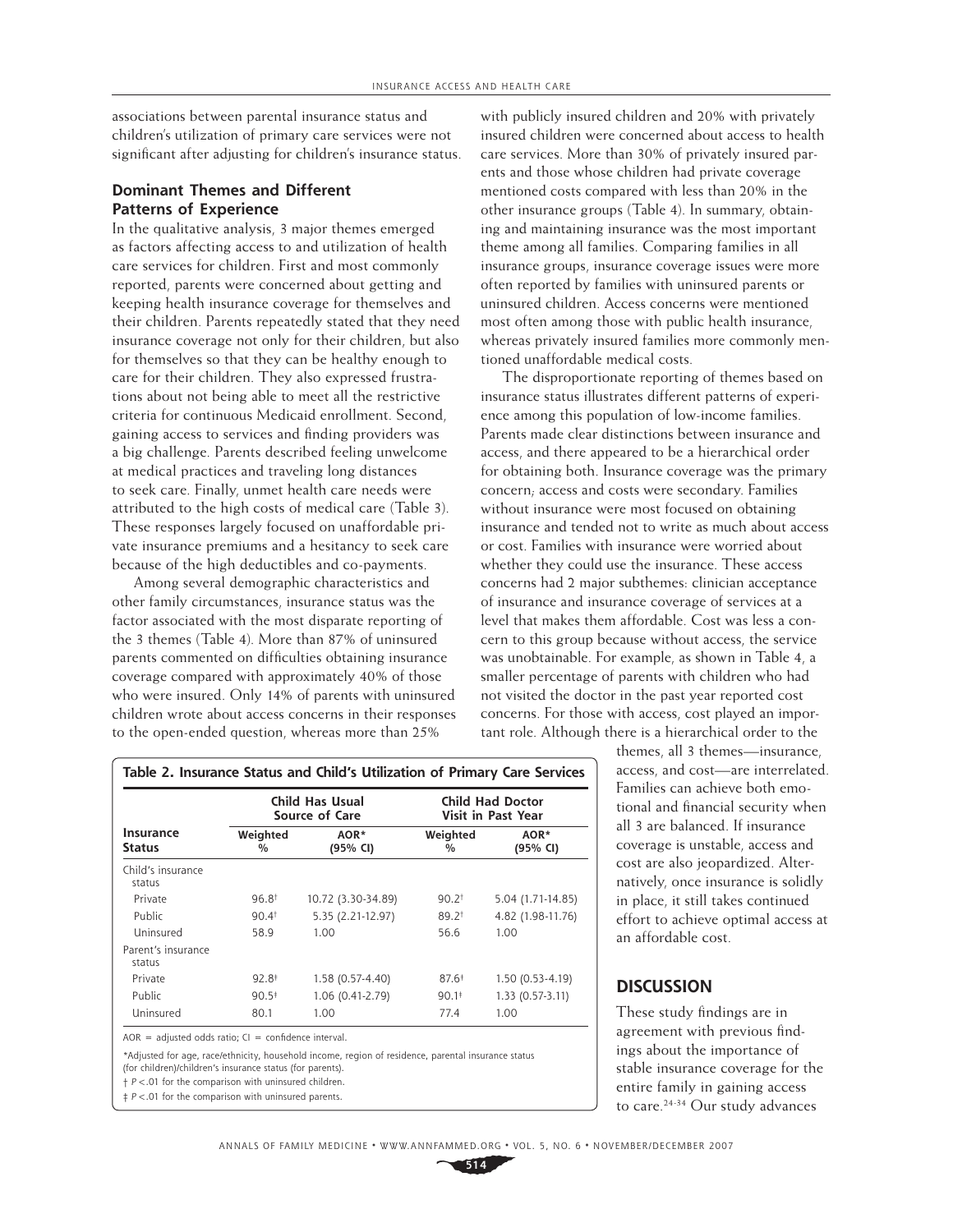## **Table 3. Themes and Subthemes of Barriers to Care Among Low-Income Families**

| Getting and keeping health insurance coverage<br>Insurance coverage<br>for parents; keep<br>parents healthy<br>to keep kids<br>healthy | "Yes. I would like to be on OHP with my 3 girls because if I get sick<br>and can't go to the doctor, who is going to take care of my girls?!!"<br>"Yes! I want my OHP health insurance back My children have no<br>one else to turn to if I get sick and die because of a lack of health<br>care."<br>"I am terrified of losing my OHP coverage What good does it do to<br>provide coverage for children without coverage for the parents that<br>care for them? Not much." |  |
|----------------------------------------------------------------------------------------------------------------------------------------|-----------------------------------------------------------------------------------------------------------------------------------------------------------------------------------------------------------------------------------------------------------------------------------------------------------------------------------------------------------------------------------------------------------------------------------------------------------------------------|--|
|                                                                                                                                        |                                                                                                                                                                                                                                                                                                                                                                                                                                                                             |  |
|                                                                                                                                        |                                                                                                                                                                                                                                                                                                                                                                                                                                                                             |  |
|                                                                                                                                        |                                                                                                                                                                                                                                                                                                                                                                                                                                                                             |  |
|                                                                                                                                        |                                                                                                                                                                                                                                                                                                                                                                                                                                                                             |  |
| Unfairness of selec-<br>tive Medicaid<br>coverage                                                                                      | "OHP sometimes does not accept adult applications unless they are<br>pregnant. I think that is dumb and unfair. This is racist to men and<br>to women who can't have kids or have their tubes tied or already<br>have kids and are done having kids. Because of this, it encourages<br>women or teens to get pregnant."                                                                                                                                                     |  |
|                                                                                                                                        | "The only reason why I can get OHP right now is because I am preg-<br>nant. I do not know what I will do after I have the baby."                                                                                                                                                                                                                                                                                                                                            |  |
|                                                                                                                                        | "The only reason I get health insurance is because I am currently<br>pregnant. After I have the baby, I will get kicked off."                                                                                                                                                                                                                                                                                                                                               |  |
| System require-<br>ments and age                                                                                                       | "Although we are thankful for OHP, they make it very hard to keep<br>and complicated."                                                                                                                                                                                                                                                                                                                                                                                      |  |
| limits                                                                                                                                 | "I feel it's not right that a family that is trying to make it in life gets<br>knocked back and down. My 10-year-old son lost his health insur-<br>ance because I got a 39-cent raise in pay."                                                                                                                                                                                                                                                                              |  |
|                                                                                                                                        | "My 18-year-old daughter has been hospitalized for complications due<br>to anorexia She is in desperate need of either a residential pro-<br>gram or continuing coverage past her 19th birthday. My daughter<br>was told that OHP is not accepting any new adults Is the state of<br>Oregon going to let my daughter die?"                                                                                                                                                  |  |
| Access to health care services                                                                                                         |                                                                                                                                                                                                                                                                                                                                                                                                                                                                             |  |
| Difficulty find-                                                                                                                       | "Everyone who takes OHP takes no more new patients."                                                                                                                                                                                                                                                                                                                                                                                                                        |  |
| ing physicians;<br>traveling long                                                                                                      | "There's never space for my children at the dentist."                                                                                                                                                                                                                                                                                                                                                                                                                       |  |
| distances                                                                                                                              | "I've heard that it's hard to find doctors who are accepting new OHP<br>patients. We are generally healthy, so we are risking it."                                                                                                                                                                                                                                                                                                                                          |  |
|                                                                                                                                        | "It is impossible to find a dentist that will take OHP. The only one I<br>could find is 3 hours and at least 2 mountain passes away, making<br>getting there almost impossible, especially in the winter."                                                                                                                                                                                                                                                                  |  |
|                                                                                                                                        | "My daughter got a severe sore throat, and absolutely no doctors in<br>Bend would accept OHP. We were referred to the local free clinic<br>but weren't accepted there because we had OHP. The nearest medi-<br>cal service was in Prineville (40 miles away). And I had no means of<br>transportation."                                                                                                                                                                     |  |
| Costs associated with medical care                                                                                                     |                                                                                                                                                                                                                                                                                                                                                                                                                                                                             |  |
| Unaffordable<br>health care ser-<br>vices; services                                                                                    | "I can't afford to pay co-pays or prescriptions when all I have is \$200<br>child support for rent, gas, diapers, and anything else I need for my<br>apartment like dish soap or toilet paper."                                                                                                                                                                                                                                                                             |  |
| not covered by<br>insurance                                                                                                            | "We make sure our children get the medical care and medications they<br>need, but sometimes this leaves us without money for other things."                                                                                                                                                                                                                                                                                                                                 |  |
|                                                                                                                                        | "I have worked my way off welfare and OHP. I have become eli-<br>gible for and elected to receive medical insurance through my<br>employer I cannot afford to use the insurance That is not fair<br>to my child and makes me feel I am failing him as a parent. I'm<br>afraid to drop the coverage because of possible accident or emer-<br>gency, but we sure could use the money."                                                                                        |  |
| Unaffordable pri-<br>vate insurance                                                                                                    | "I have to pay a lot out of pocket (for employer-sponsored insurance)<br>and can't afford it, so my son goes without."                                                                                                                                                                                                                                                                                                                                                      |  |
| premiums                                                                                                                               | "We have tried to get assistance but were told we make too much<br>money, but we can't afford it on our own! Please help us."                                                                                                                                                                                                                                                                                                                                               |  |
|                                                                                                                                        | "I was actually relieved when my husband lost his job because it made<br>my son eligible for coverage again. There is no feeling in the world<br>worse than trying to figure out if you should really take an injured<br>child to the doctor or not because of lack of money."                                                                                                                                                                                              |  |

this literature by creating a more in-depth understanding of the hierarchy of barriers faced by low-income families and the interactions that exist between insurance, access, and cost. For parents surmounting the insurance barrier was most important, but then access became a bigger issue. Families that got over the insurance and access humps were still struggling to get care as a result of unaffordable costs, such as co-pays for office visits, insurance deductibles, and prescription drug costs. This hierarchical model emphasizes that there is no single struggle in obtaining health care—there are 3 successive barriers to care.

Interestingly, we found a wide variation in concerns among parents depending on insurance status. Because fewer uninsured families were accessing primary care, they were not experiencing the barriers to access and the costs associated with care. For those who had secured public health insurance for the entire family, the major challenge became access. Perhaps costs were not mentioned as a major problem by these respondents, because if the insurance plan did not have provisions for access or if providers did not accept the coverage, there were no options for obtaining care. In this case, cost was not a barrier because the children went without the services, which might explain why a smaller percentage of parents with children who had not visited a doctor in the past year reported cost concerns. For those with private insurance, access was better but at higher, and often unaffordable, costs. The motto for these families might be: "We have insurance and we have a family physician, but we cannot afford to get health care."

In the examination of the interrelationships between insur-

ANNALS OF FAMILY MEDICINE ✦ WWW.ANNFAMMED.ORG ✦ VOL. 5, NO. 6 ✦ NOVEMBER/DECEMBER 2007

**515**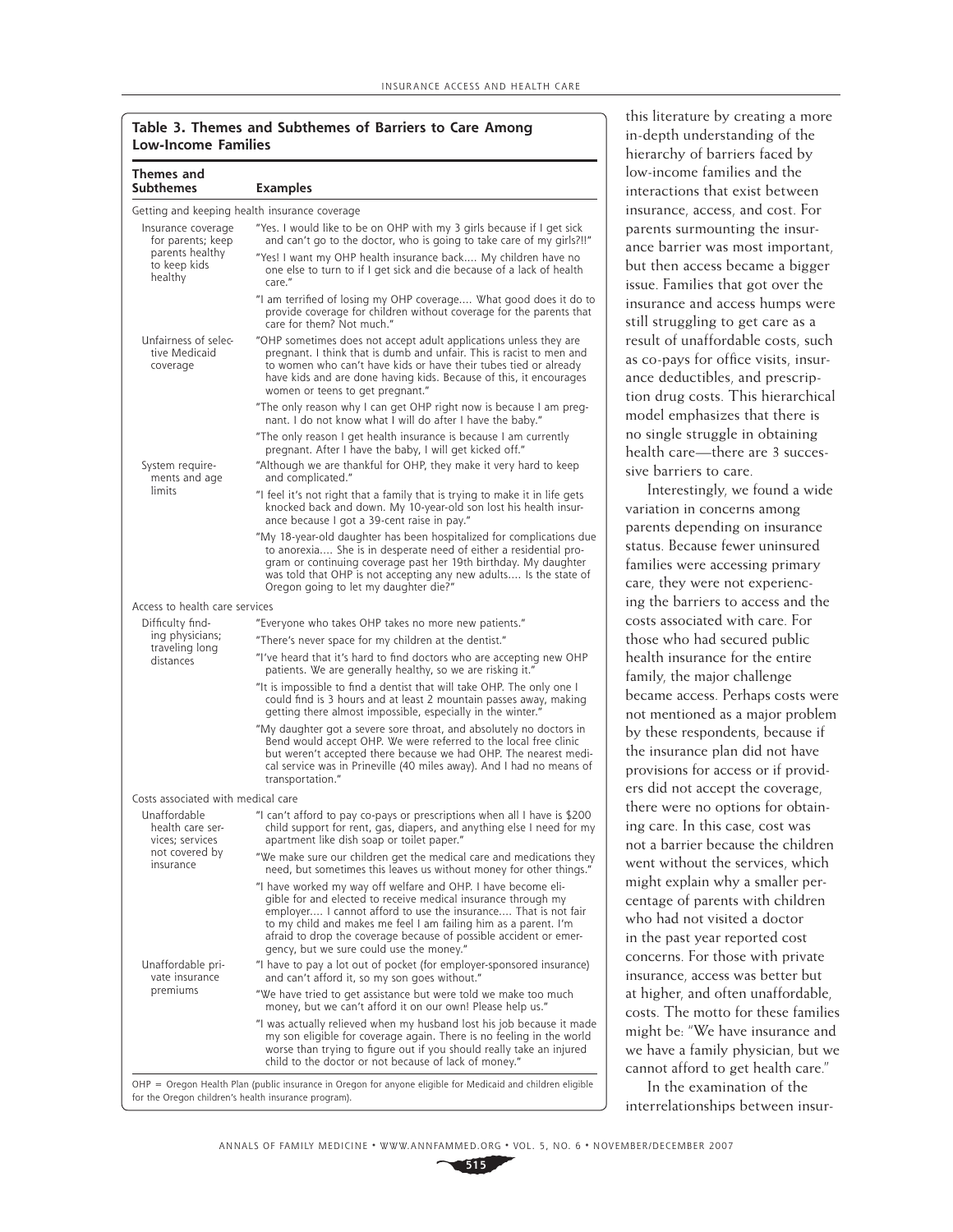ance, access, and cost, our in-depth analyses uncovered a 3-part typology of health care access barriers. First, many families without insurance are invisible to health care providers. These families no longer call the clinic for fear of hearing the opening question: "What is your insurance?"23 They feel intimidated and helpless because their infrequent interactions with the health care system have resulted in denied care or unaffordable medical charges. Occasionally these families make an appointment for someone in the fam-

ily who has insurance, then seek care for the uninsured family members during the single visit. The second group, often with public coverage, spends much of its time searching for clinicians and facilities that accept public insurance. Family physicians are more likely to care for these patients compared with other primary care physicians,<sup>9</sup> but these are the patients who cannot get into the specialists' offices.<sup>12-14</sup> Finally, there is a growing number of low- and middle-income families with private health insurance who gain access to most services, but the high deductibles and co-pays prevent them from getting necessary care. These are the patients who prefer to call clinicians for advice rather than be seen, and they often have difficulty filling expensive prescriptions and rely more heavily on pharmaceutical samples.

The situation is far more complex than assuming that expanding health insurance or increasing the primary care workforce will solve the problem. Whereas many primary care providers are already aware of the complexity of these issues,<sup>16</sup> our study was designed to explore the issues from the patients' perspectives. Understanding this hierarchy and these families' varied experiences is essential for the redesign of primary care practices and training of future family physicians. The typology of access barriers displayed in Table 5 may help further our understanding of

these important issues. In all 3 scenarios, patients cannot get necessary care but for different reasons. Most alarming is that health care services are not obtainable for low-income families, even those with insurance coverage and access to primary care.

### **Study Considerations**

Interpreting the data reported here requires consideration of some important issues. Several factors about the sample population and fielding of the survey are described

| <b>Demographic Characteristics</b><br>and Other Factors                | Getting and<br><b>Keeping Health</b><br>Insurance<br>Coverage<br>% | Access to<br><b>Health Care</b><br><b>Services</b><br>0/0 | Costs<br><b>Associated</b><br><b>With Medical</b><br>Care<br>$\frac{0}{0}$ |
|------------------------------------------------------------------------|--------------------------------------------------------------------|-----------------------------------------------------------|----------------------------------------------------------------------------|
| Total subsample responding to<br>open-ended survey question            | 56.9                                                               | 23.1                                                      | 19.9                                                                       |
| Age                                                                    |                                                                    |                                                           |                                                                            |
| 1-4 years                                                              | 66.7                                                               | 16.4                                                      | 20.9                                                                       |
| 5-9 years                                                              | 50.3                                                               | 23.6                                                      | 16.6                                                                       |
| $10-14$ years                                                          | 56.5                                                               | 27.4                                                      | 17.9                                                                       |
| $\geq$ 15 years<br>Ethnicity                                           | 55.9                                                               | 18.6                                                      | 22.8                                                                       |
| Hispanic                                                               | 51.8                                                               | 20.1                                                      | 13.4                                                                       |
| Not Hispanic                                                           | 59.5                                                               | 22.6                                                      | 20.5                                                                       |
| Household income percentage<br>of federal poverty level (FPL)          |                                                                    |                                                           |                                                                            |
| 0%                                                                     | 32.5                                                               | 23.4                                                      | 13.0                                                                       |
| 1%-50% FPL                                                             | 52.4                                                               | 24.7                                                      | 11.3                                                                       |
| 51%-100% FPL                                                           | 68.3                                                               | 20.2                                                      | 23.6                                                                       |
| 101%-133% FPL                                                          | 65.1                                                               | 19.4                                                      | 25.6                                                                       |
| >133% FPL                                                              | 54.9                                                               | 22.5                                                      | 26.8                                                                       |
| Child's current insurance status                                       |                                                                    |                                                           |                                                                            |
| Public only                                                            | 55.1                                                               | 25.9                                                      | 15.2                                                                       |
| Uninsured                                                              | 72.6                                                               | 13.3                                                      | 14.8                                                                       |
| Private or combination                                                 | 50.0                                                               | 19.9                                                      | 32.4                                                                       |
| Parent's current insurance status                                      |                                                                    |                                                           |                                                                            |
| Public only                                                            | 39.2                                                               | 28.1                                                      | 12.2                                                                       |
| Uninsured                                                              | 87.2                                                               | 19.3                                                      | 18.9                                                                       |
| Private or combination                                                 | 42.8                                                               | 18.6                                                      | 30.3                                                                       |
| Did child have an insurance gap?                                       |                                                                    |                                                           |                                                                            |
| No gap, continuous 12-month<br>coverage                                | 54.1                                                               | 22.5                                                      | 18.9                                                                       |
| Yes, gap in past 12 months<br>Does child have usual source<br>of care? | 63.6                                                               | 20.0                                                      | 19.5                                                                       |
| No usual source of care<br>identified                                  | 57.6                                                               | 19.6                                                      | 15.2                                                                       |
| Yes, usual source of care<br>identified                                | 57.2                                                               | 22.5                                                      | 20.0                                                                       |
| Did child have a physician visit<br>in past year?                      |                                                                    |                                                           |                                                                            |
| No physician visit in past<br>12 months                                | 58.5<br>57.0                                                       | 0.3<br>22.3                                               | 12.7<br>20.5                                                               |
| Yes, physician visit in past<br>12 months                              |                                                                    |                                                           |                                                                            |

ANNALS OF FAMILY MEDICINE ✦ WWW.ANNFAMMED.ORG ✦ VOL. 5, NO. 6 ✦ NOVEMBER/DECEMBER 2007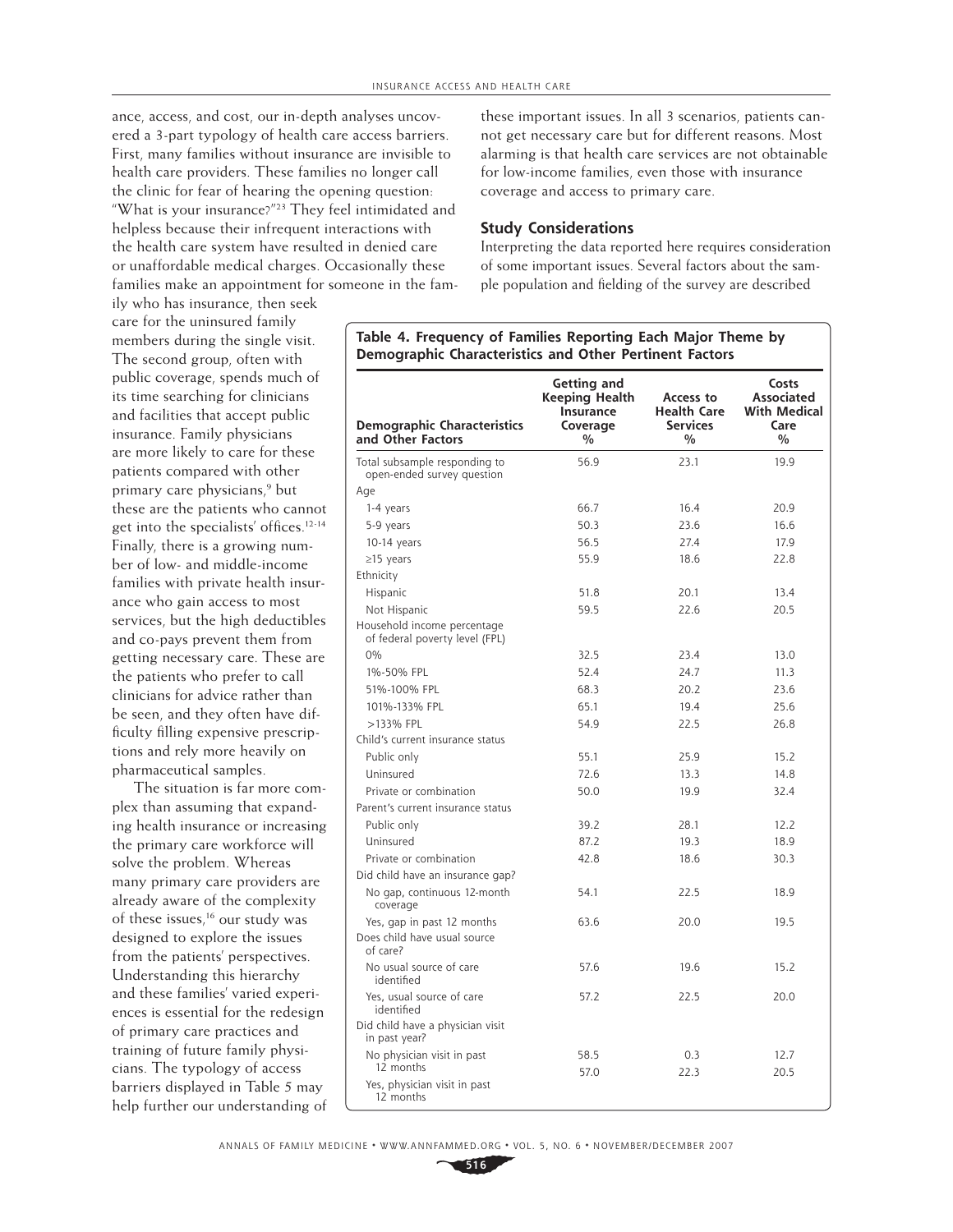| Table 5. Barriers to Care Typology                   |                                                        |                                                                                       |
|------------------------------------------------------|--------------------------------------------------------|---------------------------------------------------------------------------------------|
| <b>Patient</b><br><b>Circumstances</b>               | <b>Why Patients</b><br>Report They Do<br>Not Get Care? | <b>Who These Patients Are</b><br>in Our Practices                                     |
| No insurance and<br>not getting care                 | Need coverage                                          | Patients who fear the first question on the<br>phone: "What's your insurance?"        |
|                                                      |                                                        | Parents who get care at their children's visits                                       |
| Have insurance but<br>not getting care               | Need access                                            | Patients who referring providers cannot get into<br>specialists' offices              |
|                                                      |                                                        | Patients traveling long distances to see clinicians                                   |
| Have insurance and<br>access but not<br>getting care | Unafforable costs                                      | Patients calling for advice to avoid visit<br>co-payments                             |
|                                                      |                                                        | Patients struggling to get their medications and<br>asking for pharmaceutical samples |

in detail elsewhere.<sup>18</sup> Responses to the open-ended question may have been biased by the content of the survey questionnaire, which included specific queries about health insurance coverage for both children and parents, access to health care, and costs of health care. These questions did, however, provide several opportunities for respondents to report barriers and concerns about access to health care. It is telling that after completing the questionnaire, many parents were motivated to comment further. Finally, it is possible that we received responses to the open-ended question from only those families who encountered the most difficulties with the system, so the results may not be generalizable to all families. Our subsample, however, did have demographic characteristics similar to those of the original population.

## **Policy Implications**

It is essential for policy makers to understand the barriers faced by low-income families when trying to access necessary medical care. Insurance does not guarantee access, and having access to primary care does not guarantee receipt of all necessary care. Clinicians must understand that many patients who are not coming to see them are not necessarily going somewhere else, such as a safety net clinic. Additionally, family physicians who are familiar with this complex situation can help patients navigate the system and can be advocates for vulnerable patients in policy discussions. As evidenced here, health insurance is an essential foundation for all families, but it does not solve all problems. Policy reforms need to address all 3 issues: insurance, access, and cost.

#### **To read or post commentaries in response to this article, see it online at http://www.annfammed.org/cgi/current/full/5/6/511.**

Submitted December 18, 2006; submitted, revised, July 29, 2007; accepted August 7, 2007.

**Key words:** Insurance coverage; access to health care; primary health care; Medicaid; child health

Findings from this study were presented at the Society of Teachers of

Family Medicine Annual Meeting, April 28, 2007, Chicago, Illinois.

**Funding support:** The study was funded by the Health Resources and Services Administration (HRSA). Jen DeVoe's time on this project was supported by grants 5 F32 HS014645 and 1 K08 HS16181 from the Agency for Healthcare Research and Quality (AHRQ). Alia Baez's time on this project was supported by a medical student research grant from the Oregon Academy of Family Physicians. Patricia Carney's time was supported by the Oregon Health and Science University Department of Family Medicine Research Program.

## **References**

- 1. Starfield B. US child's health: what's amiss, and what should be done about it? Health Aff (Millwood). 2004;23(5):165-170.
- 2. Macinko JA, Shi L, Starfield B, Wulu JT Jr. Income inequality and health: a critical review of the literature. Med Care Res Rev. 2003;60(4):407-452.
- 3. Starfield B, Shi L. The medical home, access to care, and insurance: a review of evidence. Pediatrics. 2004;113(5 Suppl):1493-1498.
- 4. Starfield B. Primary Care. New York, NY: Oxford University Press; 1992.
- 5. Starfield B. Insurance and the US health care system. N Engl J Med. 2005;353(4):418-419.
- 6. Simpson G, Bloom B, Cohen RA, Parsons PE. Access to health care. Part 1: Children. Vital Health Stat 10. 1997;(196):1-46.
- 7. Kempe A, Beaty BL, Crane LA, et al. Changes in access, utilization, and quality after enrollment into a state child health insurance plan. Pediatrics. 2005;115(2)364-371.
- 8. Olson LM, Tang SF, Newacheck PW. Children in the United States with discontinuous health insurance coverage. N Engl J Med. 2005;353(4):382-391.
- 9. Phillips RL Jr, Bazemore A, Dodoo M, Shipman S, Green L. Family physicians in the child health care workforce: opportunities for collaboration in improving the health of children. Pediatrics. 2006;118(3):1200-1206.
- 10. Newacheck PW, Hughes DC, Stoddard JJ. Children's access to primary care: differences by race, income, and insurance status. Pediatrics. 1996;97(1):26-32.
- 11. Vivier PM. The impact of Medicaid on children's healthcare and health. Curr Opin Pediatr. 2005;17(6):759-763.
- 12. Wang EC, Choe MC, Meara JG, Koempel JA. Inequality of access to surgical specialty health care: why children with governmentfunded insurance have less access than those with private insurance in Southern California. Pediatrics. 2004;114(5):e584-e590.
- 13. Kemper AR, Diaz G Jr, Clark SJ. Willingness of eye care practices to evaluate children and accept Medicaid. Ambul Pediatr. 2004;4(4):303-307.
- 14. dela Cruz GG, Rozier RG, Slage G. Dental screening and referral of young children by pediatric primary care providers. Pediatrics. 2004;2004(5):e642-e652.
- 15. Valet RS, Kutny DF, Hickson GB, Cooper WO. Family reports of care denials for children enrolled in TennCare. Pediatrics. 2004;114(1):e37-e42.
- 16. Meyers DS, Mishori R, McCann J, Delgado J, O'Malley AS, Fryer G. Primary care physicians' perceptions of the effect of insurance status on clinical decision making. Ann Fam Med. 2006;4(5):399-402.

ANNALS OF FAMILY MEDICINE ✦ WWW.ANNFAMMED.ORG ✦ VOL. 5, NO. 6 ✦ NOVEMBER/DECEMBER 2007